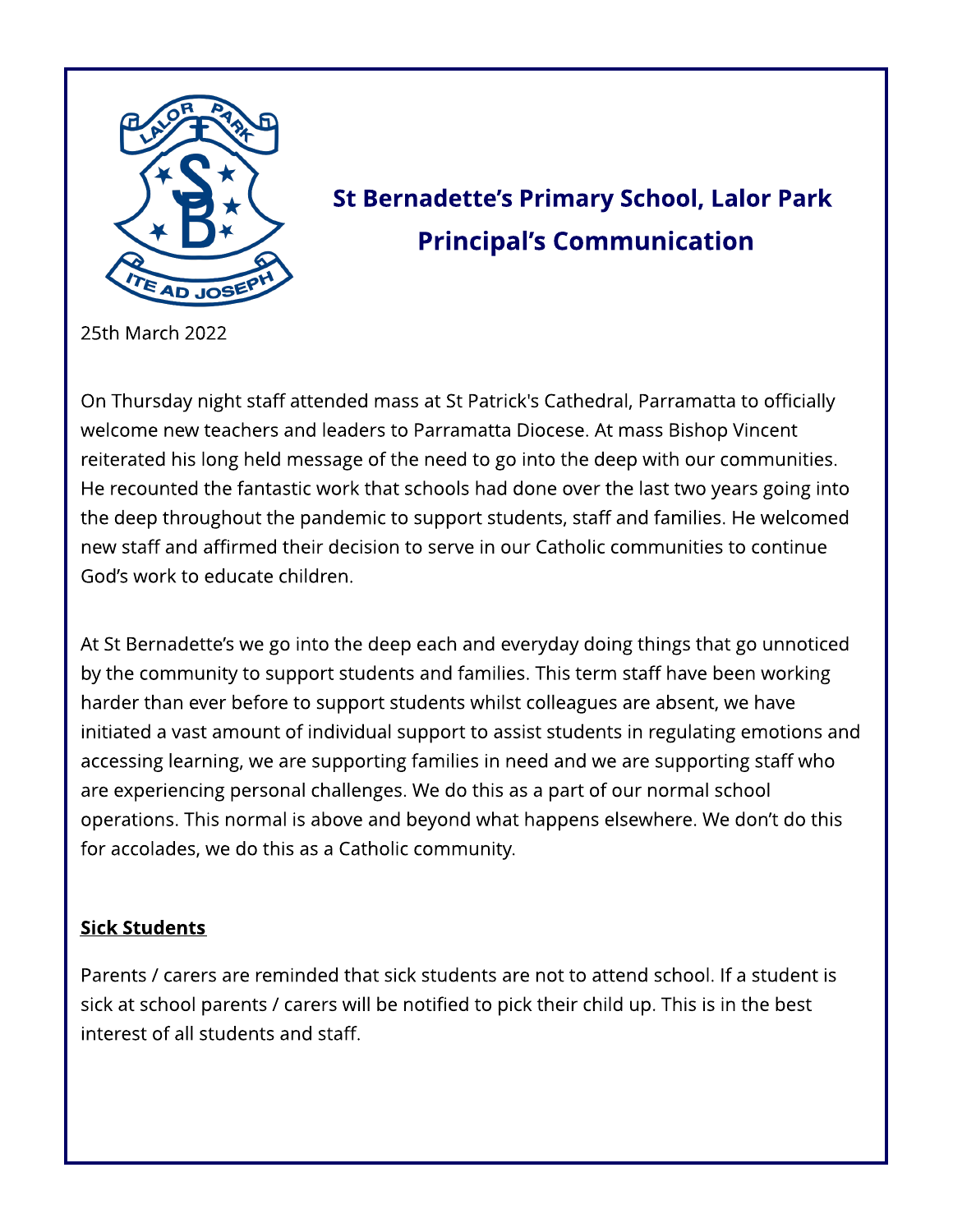### Flood Appeal

Last week as an element of our Harmony Day celebration we raised money to assist the victims of the recent flood crisis. As a school community we raised \$636.00. This money has been donated to The Diocese of Lismore 2022 Flood Appeal on behalf of the school community.

Catholic schools in the Lismore Diocese have been totally destroyed by the recent floods. This means school is currently taking place in halls and any other large setting where students can be gathered to learn. Playgrounds, libraries, sport fields etc are non-existent. The time frame to rebuild schools is years.

Thank you to all the families who contributed to this fundraiser and a special thanks to the members of our Parent Group and other volunteers who helped to make this fundraiser possible.

#### **Staff Absences**

Over recent weeks you may have noticed a higher than normal amount of staff absence and lack of casual staff replacements. Staff absences are due to illnesses. All staff are directed to remain at home when sick. St Bernadette's like all schools is being affected by the current teacher shortage. Not only is there a shortage of regular classroom teachers, but there is also a critical shortage of casual staff. This impacts our ability to replace absent staff, conduct school planning and staff attendance at professional learning.

At St Bernadette's we are lucky that our class sizes are small and when staff absences occur we have generally been able to continue class routines with less staff in learning spaces or a reassignment of support staff.